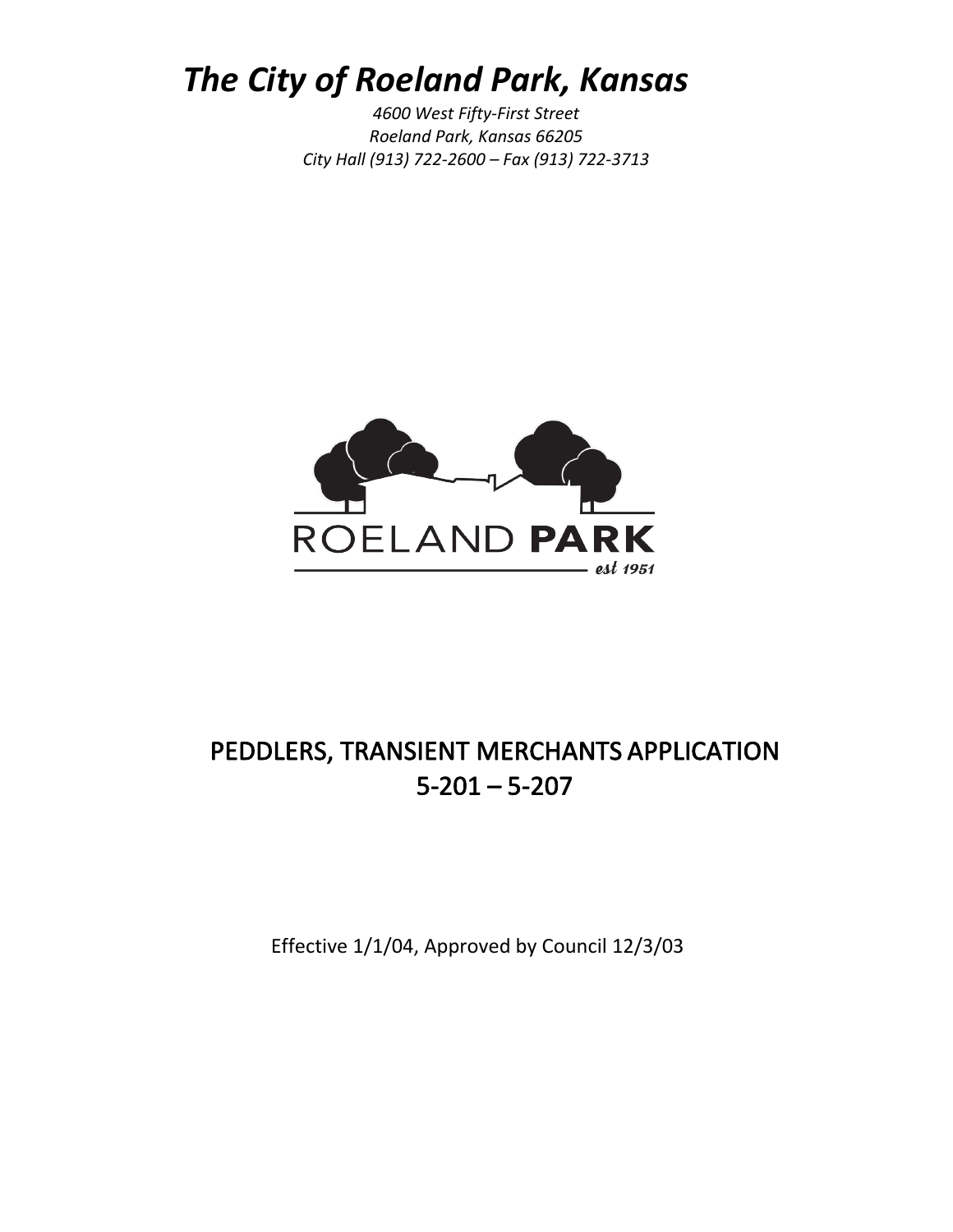# *The City of Roeland Park, Kansas*

*4600 West Fifty-First Street Roeland Park, Kansas 66205 City Hall (913) 722-2600 – Fax (913) 722-3713*

| To be filled in by City: |
|--------------------------|
| Date filed:              |
| Case no.:                |

### City of Roeland Park, Kansas **ARTICLE 2. PEDDLERS, TRANSIENT MERCHANTS 5-201** Application for Special Use Permit (5-207)

| Fee:          | \$20.00 Per day/Per person                                                                                                                                                                                                                                                                                                                                                                                                                                                                                                                                                                                                                                                                                                                                                            |  |  |  |  |
|---------------|---------------------------------------------------------------------------------------------------------------------------------------------------------------------------------------------------------------------------------------------------------------------------------------------------------------------------------------------------------------------------------------------------------------------------------------------------------------------------------------------------------------------------------------------------------------------------------------------------------------------------------------------------------------------------------------------------------------------------------------------------------------------------------------|--|--|--|--|
| A)            |                                                                                                                                                                                                                                                                                                                                                                                                                                                                                                                                                                                                                                                                                                                                                                                       |  |  |  |  |
|               |                                                                                                                                                                                                                                                                                                                                                                                                                                                                                                                                                                                                                                                                                                                                                                                       |  |  |  |  |
|               | Kansas Sales Tax #                                                                                                                                                                                                                                                                                                                                                                                                                                                                                                                                                                                                                                                                                                                                                                    |  |  |  |  |
| B)            | Applicant's Address <b>Exercísies Applicant's</b> Address <b>Applicant</b> 's <b>Address Applicant</b> 's <b>Address</b>                                                                                                                                                                                                                                                                                                                                                                                                                                                                                                                                                                                                                                                              |  |  |  |  |
|               | Location address of properties where intending to sell goods:                                                                                                                                                                                                                                                                                                                                                                                                                                                                                                                                                                                                                                                                                                                         |  |  |  |  |
| $\mathcal{C}$ |                                                                                                                                                                                                                                                                                                                                                                                                                                                                                                                                                                                                                                                                                                                                                                                       |  |  |  |  |
| D)            | If employed, name and address of employer (attach credentials).                                                                                                                                                                                                                                                                                                                                                                                                                                                                                                                                                                                                                                                                                                                       |  |  |  |  |
| E)            | Length of time for right to do business: Universe of the state of the state of the state of the state of the state of the state of the state of the state of the state of the state of the state of the state of the state of                                                                                                                                                                                                                                                                                                                                                                                                                                                                                                                                                         |  |  |  |  |
| F)            | Description of vehicle and license number:                                                                                                                                                                                                                                                                                                                                                                                                                                                                                                                                                                                                                                                                                                                                            |  |  |  |  |
| $\mathcal{G}$ | Have you within the prior two years been convicted of any crime, misdemeanor, or violation of any<br>If yes, nature of offense and punishment or penalty assessed:                                                                                                                                                                                                                                                                                                                                                                                                                                                                                                                                                                                                                    |  |  |  |  |
| H)            | Each application shall be accompanied by the written permission of the owner, or tenant in<br>possession of the location described in the application, from which or in front of which the<br>application intends to offer goods, services, merchandise or personal property for sale.                                                                                                                                                                                                                                                                                                                                                                                                                                                                                                |  |  |  |  |
| I)            | Submit a copy of a paid personal property tax receipt from the Johnson County Treasurer or another<br>county treasurer in the State of Kansas for all goods or merchandise brought into Johnson County<br>from outside the State of Kansas to be sold or disposed of in a place of business temporarily occupied                                                                                                                                                                                                                                                                                                                                                                                                                                                                      |  |  |  |  |
| J)            | for their sale.<br>As a condition precedent to the issuance of a license as provided herein, any applicant wishing to<br>sell firearms or previously owned (used) merchandise, including automobiles, shall agree on his<br>behalf and on the behalf of all employees and agents engaged by him in the conduct of such business<br>to make available for inspection by any law enforcement officer any and all such merchandise being<br>sold in the course of the applicant's business. At the request of any law enforcement officer, the<br>applicant shall provide serial numbers or other identification numbers for such merchandise marked<br>with serial numbers or identification numbers as is being offered for sale by such applicant, his or her<br>employees or agents. |  |  |  |  |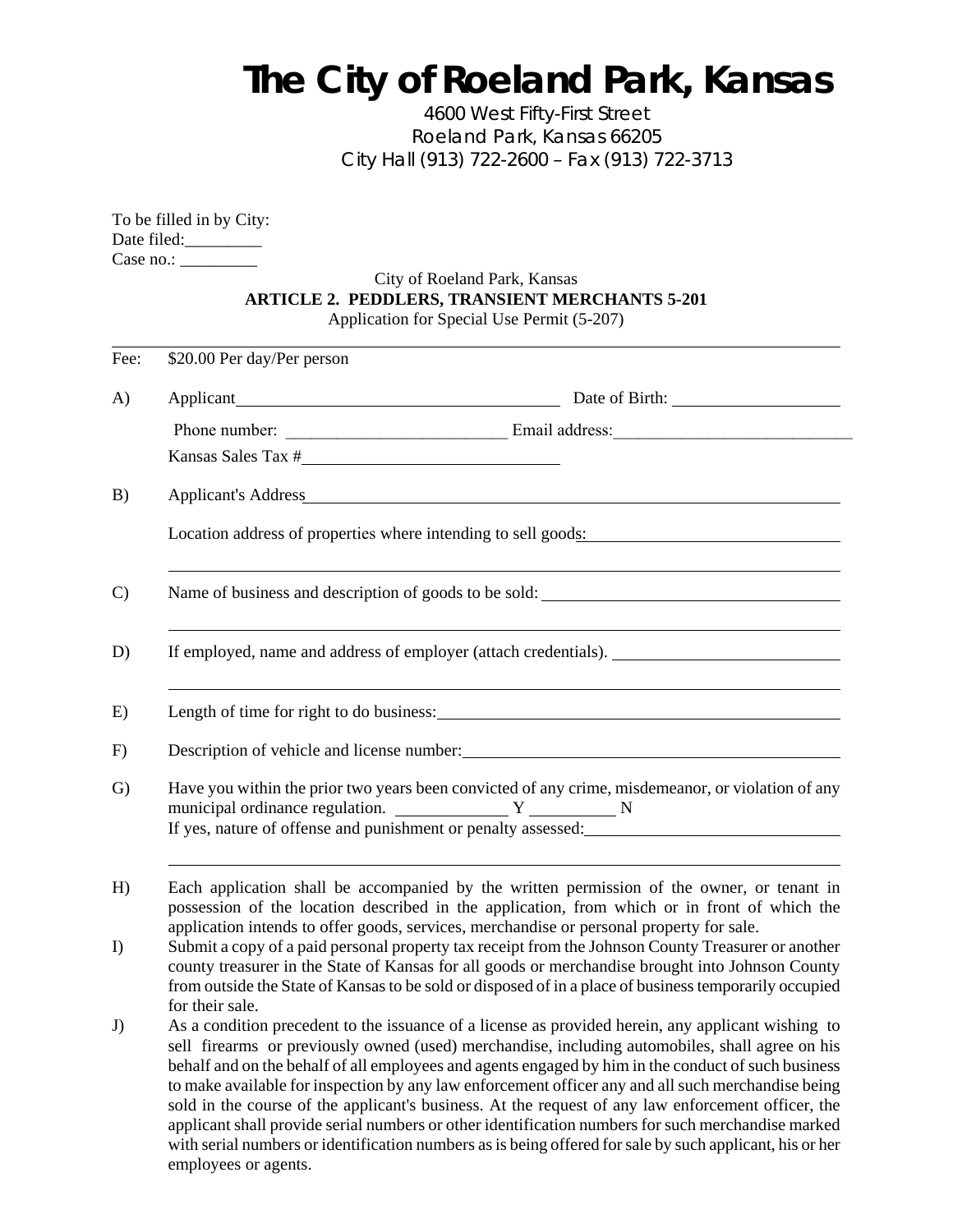| <b>NAME</b> | <b>ADDRESS</b> | DOB | $SSN\#$ |
|-------------|----------------|-----|---------|
|             |                |     |         |
|             |                |     |         |
|             |                |     |         |
|             |                |     |         |
|             |                |     |         |
|             |                |     |         |
|             |                |     |         |
|             |                |     |         |
|             |                |     |         |
|             |                |     |         |
|             |                |     |         |
|             |                |     |         |
|             |                |     |         |
|             |                |     |         |
|             |                |     |         |
|             |                |     |         |
|             |                |     |         |
|             |                |     |         |
|             |                |     |         |
|             |                |     |         |
|             |                |     |         |
|             |                |     |         |
|             |                |     |         |
|             |                |     |         |
|             |                |     |         |
|             |                |     |         |
|             |                |     |         |
|             |                |     |         |
|             |                |     |         |
|             |                |     |         |
|             |                |     |         |
|             |                |     |         |
|             |                |     |         |
|             |                |     |         |
|             |                |     |         |
|             |                |     |         |
|             |                |     |         |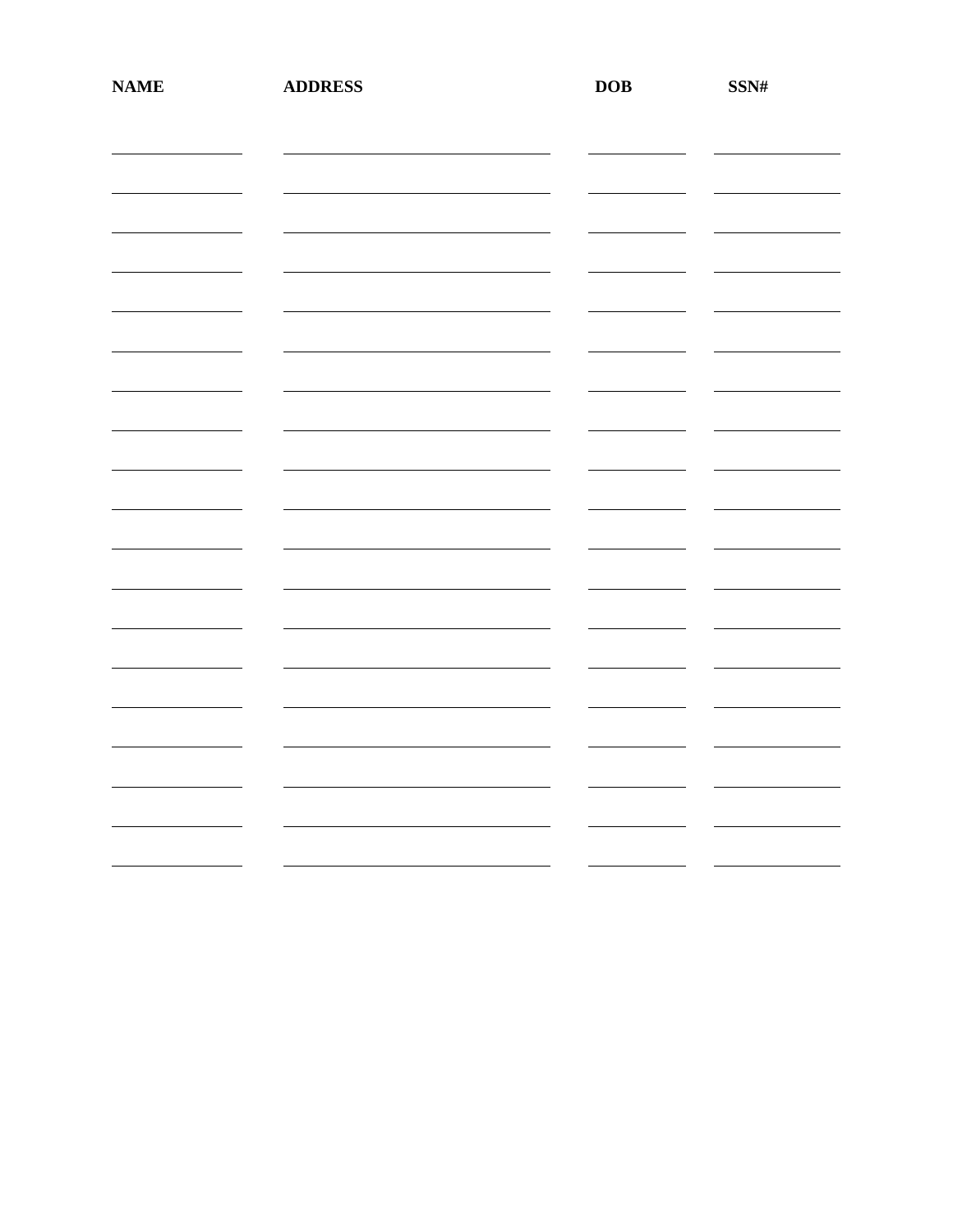**5-206. SPECIAL USE PERMIT REQUIRED.** Before any business described in this article shall be conducted within the city limits of the city, the applicant shall obtain from the city council a special use permit as provided herein.

(a) The city council shall grant the applicant a special use permit if the city council finds all of the following:

 $(1)$  The use, as proposed by the applicant, if permitted, will comply with all applicable laws, including, but not limited to, the city's building, zoning and health regulations;

(2) The use, as proposed by the applicant, if permitted, would be in harmony with the intent and purpose of the city's zoning law or comprehensive plan.

(3) The use, as proposed by the applicant, if permitted, would be in harmony with the general character of the neighborhood considering population density, design, scale and bulk of any proposed new structures, intensity and character of activity, traffic and parking conditions, and number of similar uses.

(4) The use, as proposed by the applicant, if permitted, will not be detrimental to the use, peaceful enjoyment, economic value, or development of surrounding properties or the general neighborhood, and will cause no objectionable noise, vibration, fumes, odors, dust, glare or physical activity.

(5) The use as proposed by the applicant, if permitted, would have no detrimental effect on vehicular or pedestrian traffic.

(6) The use, as proposed by the applicant, if permitted, would not adversely affect the health, safety, security, morals, or general welfare of residents, visitors, or workers in the area.

(7) The use, as proposed by the applicant, if permitted, would not, in conjunction with existing development in the area and development permitted under existing zoning, overburden existing public services and facilities, including schools, police and fire protection, water, sanitary sewer, public roads, storm drainage, and other public improvements.

(b) In addition to the foregoing findings required to grant a special use permit the city council may deny a special use permit for the particular business, if the city council finds any of the following:

(1) The applicant has knowingly made any false, misleading or fraudulent statement of fact in the permit application or in any document required by the city in conjunction therewith.

(2) The applicant, if an individual, or any of the stockholders holding more than 10% of the stock of the corporation, any of the officers or directors, if the applicant is a corporation; or any of the partners, including limited partners, if the applicant is a partnership; and the manager or other person principally in charge of the operation of the business, have been convicted of any crime involving fraud, deceit, theft of property, possession of stolen property or similar crime, unless such conviction occurred at least five years prior to the date of the application.

(3) The applicant has had a similar permit denied, suspended or revoked by any city, state or local agency within five years to the date of the application.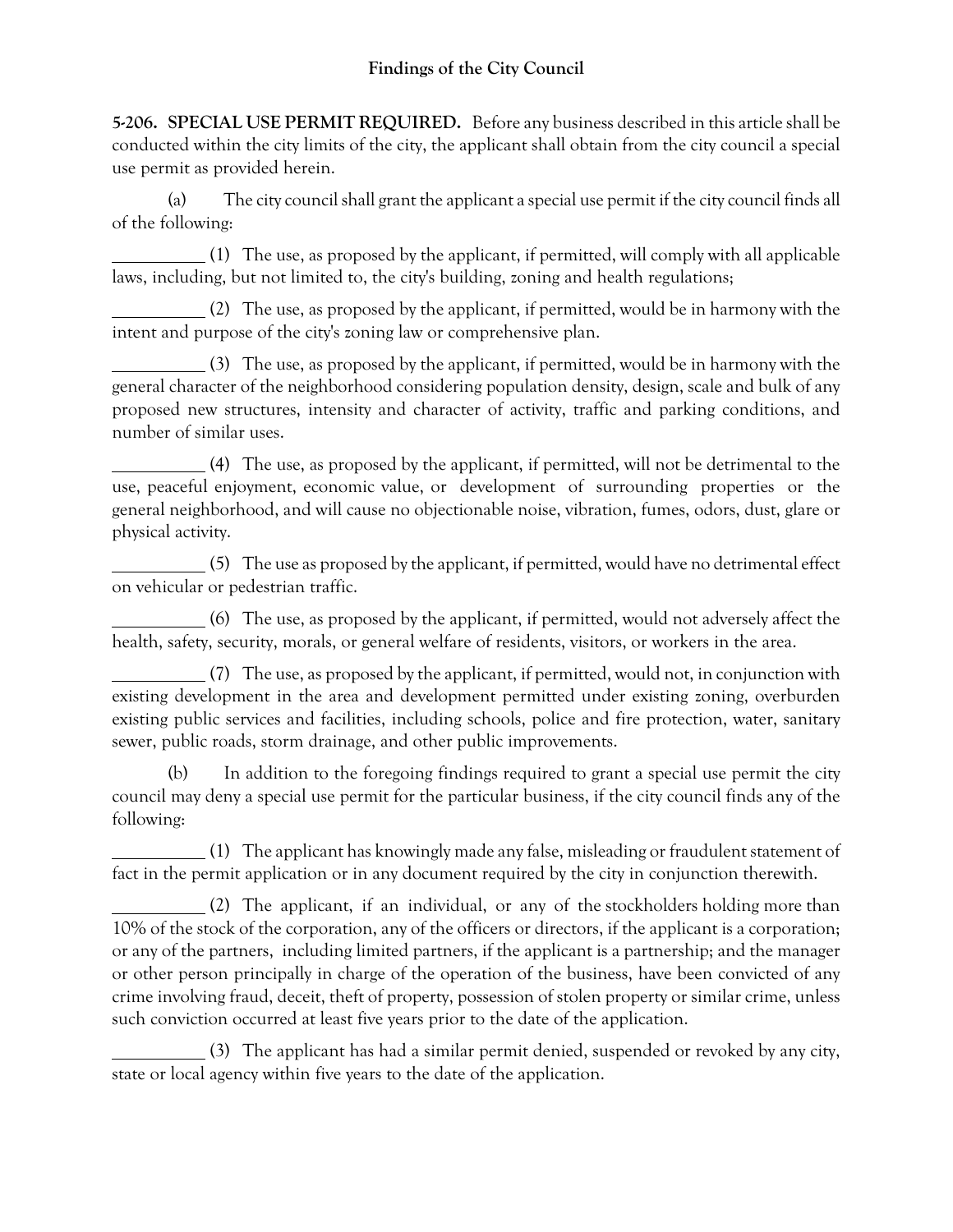5-201. DEFINITIONS. For the purpose of this article, the following words shall be considered to have the following meanings:

(a) Soliciting shall mean and include any one or more of the following activities:

 (1) Seeking to obtain orders for the purchase of goods, wares, merchandise, foodstuffs, services, of any kind, character or description whatever, for any kind of consideration whatever; or

 (2) Seeking to obtain prospective customers for application or purchase of insurance of any type, kind or character; or

 (3) Seeking to obtain subscriptions to books, magazines, periodicals, newspapers and every other type or kind of publication.

 (b) Residence shall mean and include every separate living unit occupied for residential purposes by one or more persons, contained within any type of building or structure.

 (c) Canvasser or Solicitor shall mean any individual, whether resident of the city or not, traveling either by foot, wagon, automobile, motor truck, or any other type of conveyance, from place to place, from house to house, or from street to street, taking or attempting to take orders for sale of goods, wares and merchandise, personal property of any nature whatsoever for future delivery, or for services to be furnished or performed in the future, whether or not such individual has, carries, or exposes for sale a sample of the subject of such sale or whether he or she is collecting advance payments on such sales or not. Such definition shall include any person, who, for himself, herself or for another person, hires, leases, uses, or occupies any building, structure, tent, railroad boxcar, boat, hotel room, lodging house, apartment, shop or any other place within the city for the sole purpose of exhibiting samples and taking orders for future delivery.

 (d) Peddler shall mean any person, whether a resident of the city or not, traveling by foot, wagon, automotive vehicle, or any other type of conveyance, from place to place, from house to house, or from street to street, carrying, conveying or transporting goods, wares, merchandise, meats, fish, vegetables, fruits, garden truck, farm products or provisions, offering and exposing the same for sale, or making sales and delivering articles to purchasers, or who, without traveling from place to place, shall sell or offer the same for sale from a wagon, automotive vehicle, railroad boxcar or other vehicle or conveyance, and further provided, that one who solicits orders and as a separate transaction makes deliveries to purchasers as a part of a scheme or design to evade the provisions of this article shall be deemed a peddler.

 (e) Transient merchant, itinerant merchant or itinerant vendor is defined as any person, whether as owner, agent, consignee or employee, whether a resident of the city or not, who engages in a temporary business of selling and delivering goods, wares and merchandise within such city, and who, in furtherance of such purpose, hires, leases, uses or occupies any building, structure, motor vehicle, tent, railroad boxcar, or boat, public room in hotels, lodging houses, apartments, shops or any street, alley or other place within the city, for the exhibition and sale of such goods, wares and merchandise, either privately or at public auction. Such definition shall not be construed to include any person who, while occupying such temporary location, does not sell from stock, but exhibits samples only for the purpose of securing orders for future delivery only. The person so engaged shall not be relieved from complying with the provisions of this article merely by reason of associating temporarily with any local dealer, trader, merchant or auctioneer, or by conducting such transient business in connection with, as a part of, or in the name of any local dealer, trader, merchant or auctioneer.

 (f) Street salesman shall mean any person engaged in any manner in selling merchandise of any kind from a wagon or stand temporarily located on the public streets or sidewalks of this city. (Code 1986)

5-202. LICENSE REQUIRED. No person shall engage in the activities as defined in section 5-201 within the corporate limits of the city without first obtaining a certificate of registration and license therefor. Any applicant for a license under this article shall file with the city clerk a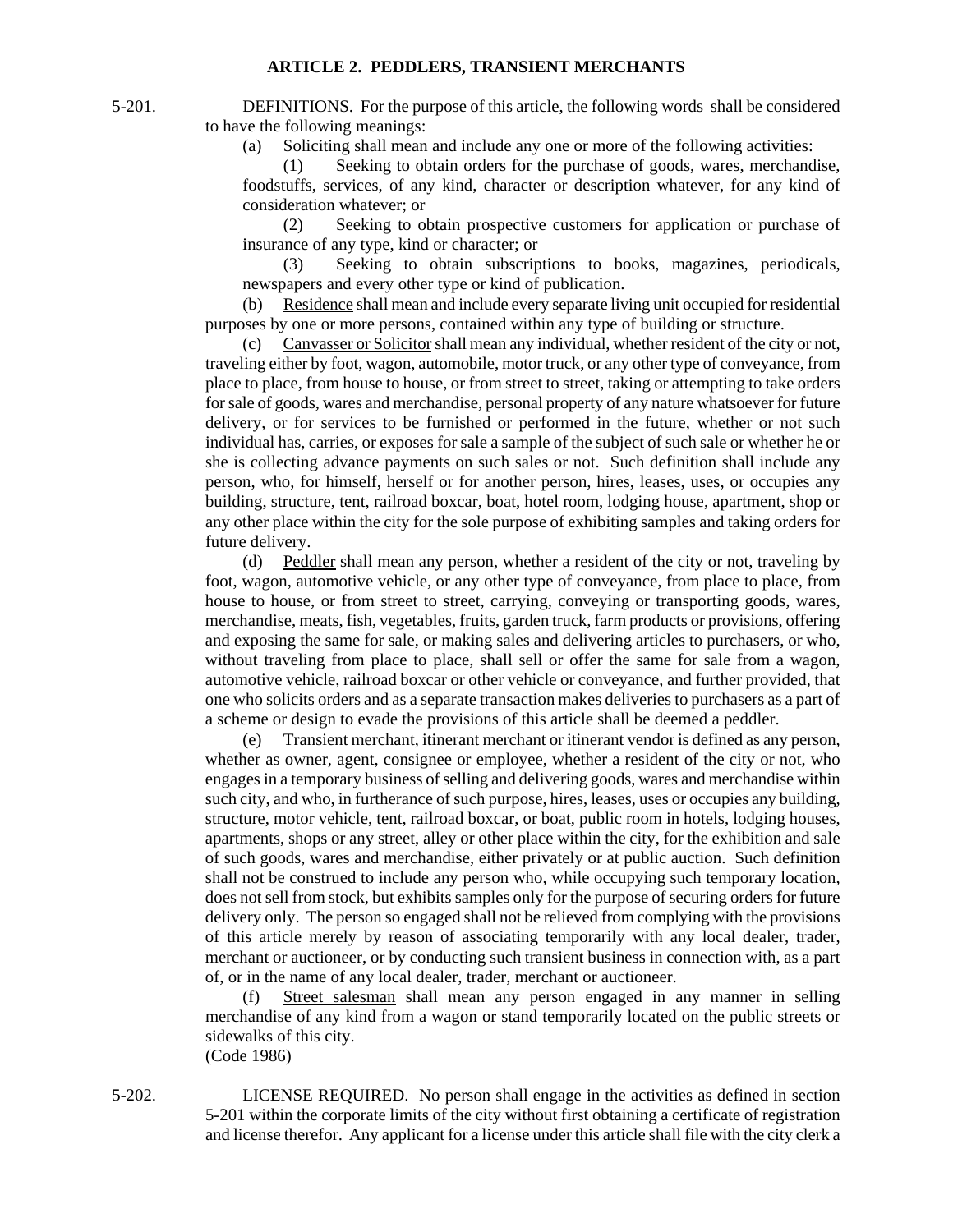sworn application on a form furnished by the city clerk, which shall give the following information:

 (a) Name, date of birth, physical description of applicant, and applicant's Kansas Sales Tax number.

 (b) Address of applicant and address of location where applicant intends to offer goods, wares, merchandise or personal property for sale.

 (c) A brief description of the name of the business to be conducted and the goods to be sold.

 (d) If applicant is employed, name and address of the employer, together with credentials establishing applicant's relationship to such employer.

(e) Length of time for which the right to do business is desired.

 (f) If a vehicle is to be used, a description of the same, together with the state vehicle license number carried on such vehicle.

 $(g)$  A statement as to whether or not the applicant has within two years prior to the date of the application been convicted of any crime, misdemeanor, or violation of any municipal ordinance regulation peddlers or transient merchants, and if so, the nature of the offense and the punishment or penalty assessed therefor.

 (h) Each application shall be accompanied by the written permission of the owner, or tenant in possession of the location described in the application, from which or in front of which the application intends to offer goods, services, merchandise or personal property for sale.

 (i) Submit a copy of a paid personal property tax receipt from the Johnson County Treasurer or another county treasurer in the State of Kansas for all goods or merchandise brought into Johnson County from outside the State of Kansas to be sold or disposed of in a place of business temporarily occupied for their sale.

 (j) As a condition precedent to the issuance of a license as provided herein, any applicant wishing to sell firearms or previously owned (used) merchandise, including automobiles, shall agree on his behalf and on the behalf of all employees and agents engaged by him in the conduct of such business to make available for inspection by any law enforcement officer any and all such merchandise being sold in the course of the applicant's business. At the request of any law enforcement officer, the applicant shall provide serial numbers or other identification numbers for such merchandise marked with serial numbers or identification numbers as is being offered for sale by such applicant, his or her employees or agents. (Code 1986; Ord. 523, Sec. 4)

5-203. ISSUANCE OF LICENSE. Upon receipt of a properly completed application for certificate and license, the city clerk shall place the issuance of such certificate and license on the agenda for the city council meeting next following the date of the receipt of the application. The applicant shall be advised of the time and place at which the city council shall hear the applicant's request for a special use permit and the applicant shall be given the opportunity to be heard concerning the request.

> If the city council makes the findings required in section 5-207 hereof, the city council shall grant a special use permit allowing the location described in the application to be used to conduct the business described in the application. In the event that the city council grants such special use permit, the city clerk shall issue a license. Such license shall contain the signature and seal of the issuing officer and shall show the name and address of the licensee, the date of the issuance and length of time the license shall be operative, and the nature of the business involved.

> The city clerk shall keep a permanent record of all such licenses issued and submit a copy of such license to the chief of police. The person to whom such license is issued shall have the license in his or her possession at all times while conducting any business within the city.

> In the event that the city council fails to grant the special use permit, the applicant shall be advised that the special use permit has not been granted and the applicant's application shall be denied.

(Ord. 523, Sec. 5)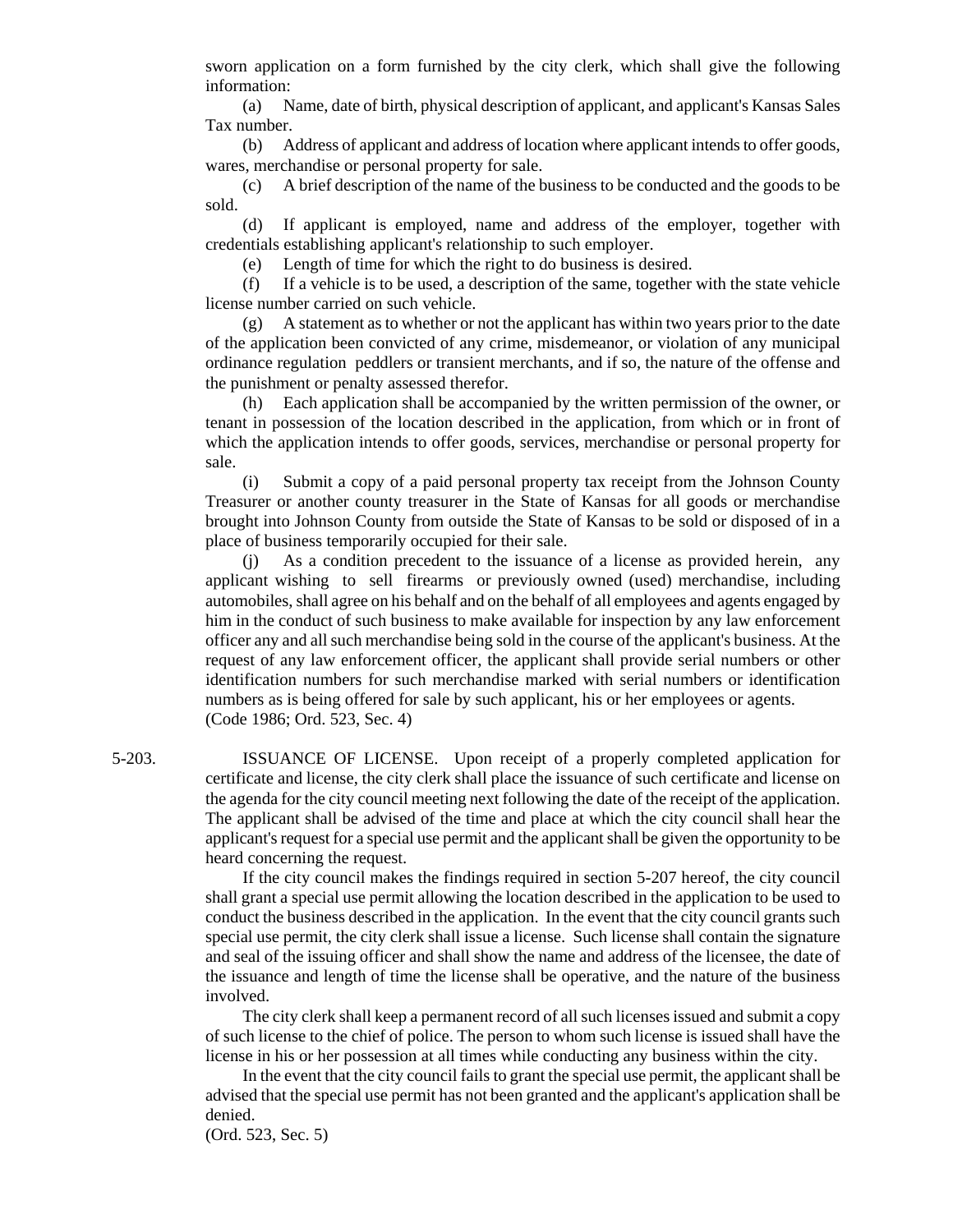#### *5-204. LICENSE FEE; EXEMPTIONS.*

*(a) The fee for the license required pursuant to section 5-202 shall be in the amount of \$20 per person for each day, or portion thereof, that the licensee shall solicit within the city limits. Any such license granted upon application as required hereinabove shall be limited to and effective only on the days set out in the license between the hours of 8:00 a.m. and 6:00 p.m. No solicitation or sales shall be conducted by any person during any other hours on said date. Provided, further, however, that persons and firms not having a permanently established place of-business in the city, but having a permanently established house to house or wholesale business shall receive such license upon the payment of \$50 for any year, and may make solicitations or sales between the hours of 8:00 a.m. and 6:00 p.m., or upon invitation at any hour.* 

*(b) No license fee shall be required of: any person selling products of the farm or orchard actually produced by the seller; any businesses, trades or occupations which are part of fairs or celebrations sponsored by the city or any other governmental subdivision, or the state, or when part of all of the expenses of the fairs or celebrations are paid for by the city, any other governmental subdivision, or the state.(Code 1986)* 

5-205. REVOCATION OF LICENSE. (a) The chief of police may revoke any license issued under this article, for any of the following causes:

(1) Fraud, misrepresentation or false statement contained in the application for license.

 (2) Fraud, misrepresentation or false statement made in the course of carrying on the business.

(3) Any violation of this article.

 (4) Conducting the businesses as defined in section 5-201 in an unlawful manner or in such a manner as to constitute a breach of the peace or to constitute a menace to the health, safety or general welfare of the city. Notice of the revocation of a license shall be in writing to the applicant and the city clerk and set forth the grounds of revocation.

 (b) Any person aggrieved by the action of the chief of police or city clerk in the denial of an application or revocation of a license as provided in this article, shall have the right of appeal to the governing body. Such appeal shall be taken by filing with the city clerk within 14 days after notice of revocation or denial of the license has been mailed to such applicant's last known address setting forth the grounds for appeal. The governing body shall set a time and place for a hearing on such appeal and notice of such hearing shall be given to the applicant in the same manner as provided herein for notice of hearing on revocation. The decision and order of the governing body on such appeal shall be final and conclusive. (Code 1986)

- 5-206. DISTURBING THE PEACE. No peddler, canvasser or solicitor, nor any person in his or her behalf, shall use any sound device, including any loud-speaking radio or sound-amplifying system upon any of the streets, alleys, parks or other public places of the city or upon any private premises in the city where sound of sufficient volume is emitted or produced therefrom to be capable of being plainly heard upon the streets, avenues, alleys, parks or other public places, for the purpose of attracting attention to any goods, wares or merchandise which such licensee proposes to sell. (Code 1986)
- 5-207. SPECIAL USE PERMIT REQUIRED. Before any business described in this article shall be conducted within the city limits of the city, the applicant shall obtain from the city council a special use permit as provided herein.

 (a) The city council shall grant the applicant a special use permit if the city council finds all of the following:

 (1) The use, as proposed by the applicant, if permitted, will comply with all applicable laws, including, but not limited to, the city's building, zoning and health regulations;